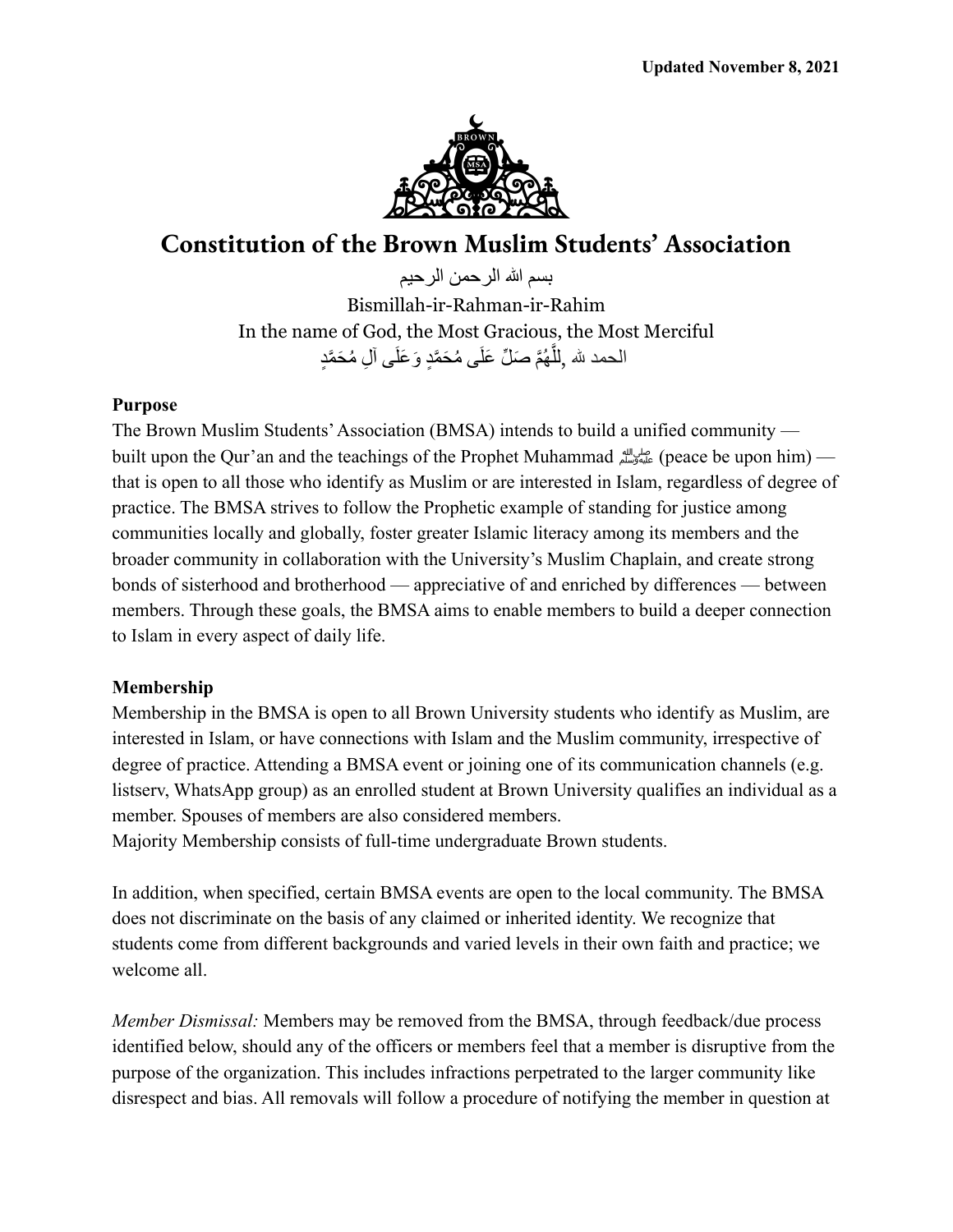least a week prior to the next meeting. Members have the right to speak on their own behalf and officers should meet with the member to come to terms about how to proceed (removal, behavior change, staying etc). If officers and members do not come to terms, an organization hearing can be held.

When a member appears before the entire organization on grounds of removal, the Coordinator (or if the Coordinator is being questioned for removal, an E-Board member designated by the Muslim Chaplain) shall explain the charges and the reason to ask for removal. In order to preserve the impartiality of the Presiding Officer, the organization member who brought up the concern or the next Officer in the line of succession shall serve as point person advocating the member in question's removal. That member shall then have time to defend themselves, after which the floor will be open for questions. Removal of the member in question will follow a  $\frac{2}{3}$ vote by club members (voting should be done through a secret ballot). Votes should be counted by the Presiding Officer.

Note: These procedures are specific to the expectations of club members and independent of these University procedures and processes to address matters of discrimination. Removal from a club based on behavior in this policy are not considered disciplinary actions nor are they recorded as such by the University.

#### **Leadership Structure**

It is recommended that the Executive Board (E-Board) be led by a President and be composed of a few other undergraduates with specific roles. The exact E-Board roles may vary from year to year but should ultimately cover the multi-dimensional needs of the Muslim community. Additionally, it is recommended that the new E-Board generally follows the previous E-Board's structure, unless clear improvements can be made by modifying the structure.

In addition, it is recommended that the E-Board reach out to the graduate student community to identify a point of contact to ensure the needs of the graduate Muslim student community are met.

# **Finances**

All funds collected by the BMSA from any source shall be deposited with the Student Activities Office (SAO), and all expenses of the group shall be spent through processes of the SAO. The BMSA agrees to follow all regulations regarding all financial transactions as set forth by the SAO.

# **Anti-Discrimination Clause**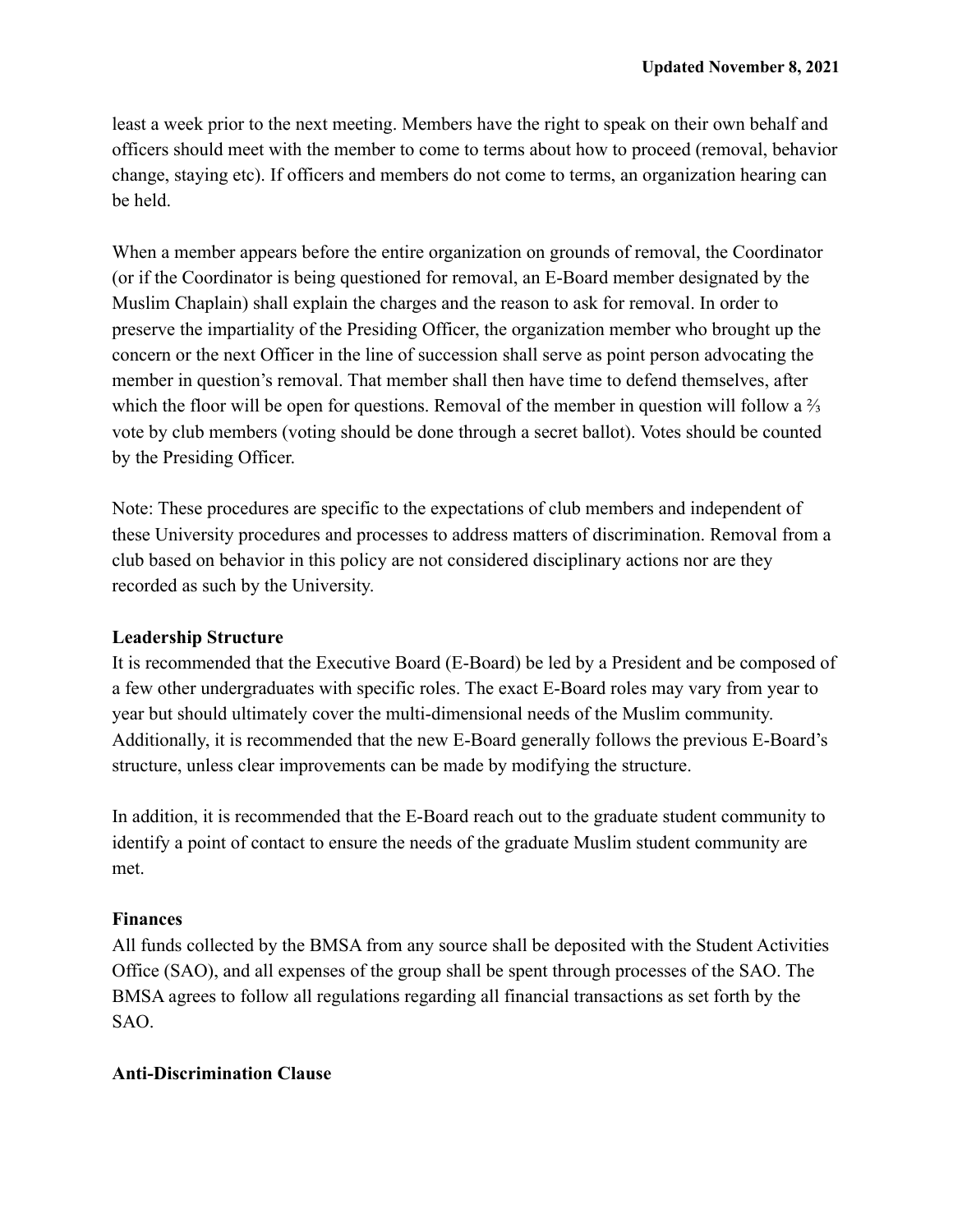The BMSA is committed to fostering an inclusive, anti-discriminatory environment in which all individuals are treated with respect and dignity, regardless of any identities they may hold. The BMSA prohibits harassment and retaliation by its membership and leadership alike. The BMSA encourages its members to voice concerns and commits to engaging in effective and equitable conflict management.

# **E-Board Elections**

A new E-Board for the next academic year will be elected each April and will serve from early August (the first E-Board meeting) to early May (the last E-Board meeting). Another election may be held after the Fall semester should a position not be currently filled. Any first-year positions are exempted from the April election process. Members are eligible to run for up to two positions. Furthermore, students who initially run for President- but are not selected- may run for general E-Board positions in the second round of voting.

- First Round: President
	- Candidates will be required to submit a short statement of interest to the general body, which will then elect the President by plurality vote.
- Second Round: Non-first-year designated positions
	- Candidates will be required to submit a short statement of interest to the general body, and members will vote. Positions will be decided by rank-choice voting.
- Third Round: First-year designated positions
	- Applications for any first-year designated positions will be announced in early September. Candidates will be required to submit a short statement of interest to the E-Board, and the E-Board will review applications and make selections. The President will guide the first-year students in these positions for the first month or so of the Fall semester.<sup>1</sup>

# **E-Board Election Vote Counting**

Votes will be collected via an online form that will collect email addresses to ensure that each member only votes once. Only members (refer to membership clause) can vote. For the President vote, the previous President and the Muslim Chaplain will both count votes to ensure accuracy and transparency. For all other positions, the newly elected President and Muslim Chaplain will count votes.

# **E-Board Eligibility**

To be eligible to serve on E-Board, candidates must be Muslim, testifying that God is One and that the Prophet Muhammadصلى الله عليه وسلم)peace be upon him) is God's final messenger. In addition, to

1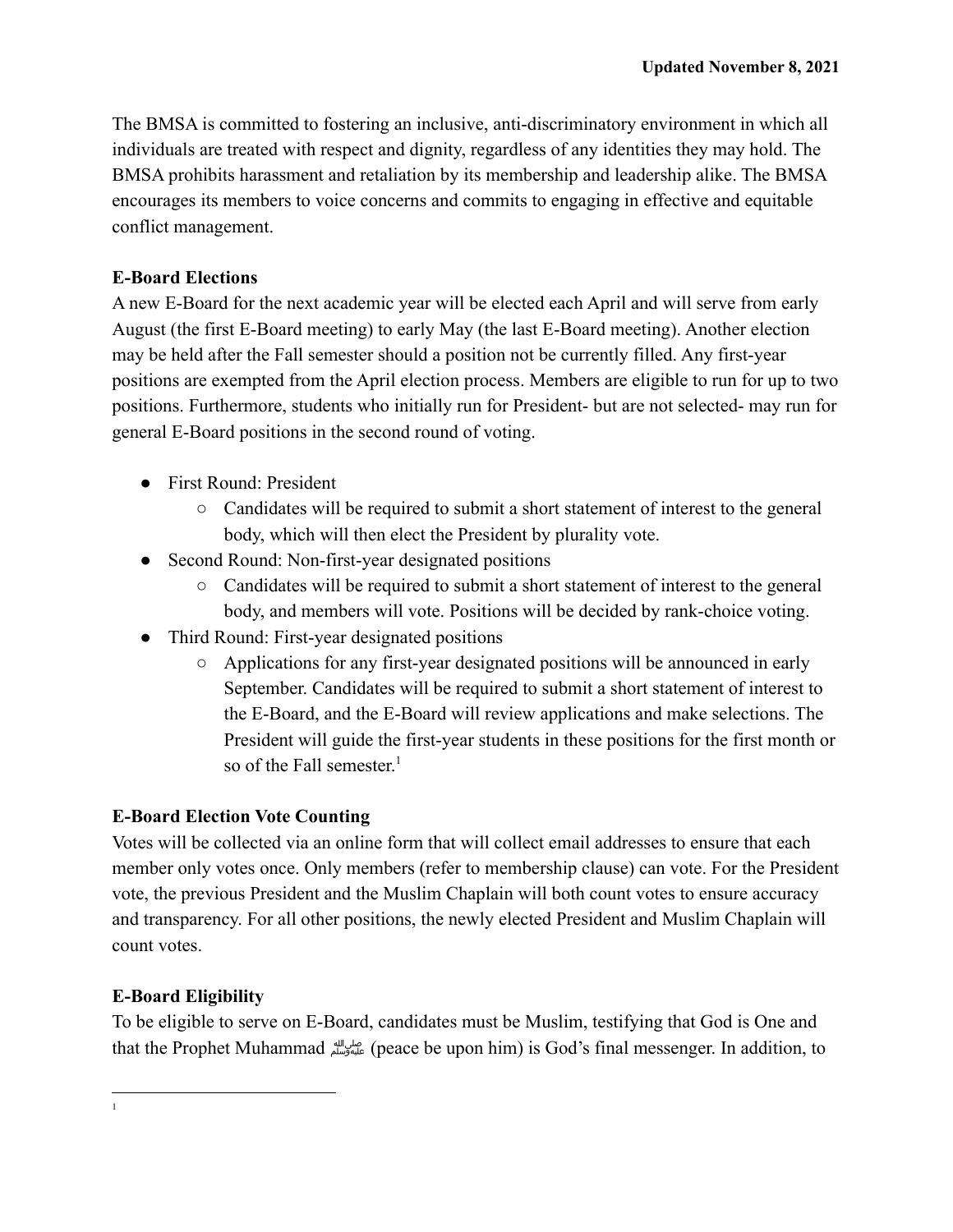be eligible for President, candidates must have served on the E-Board for at least one semester and candidates cannot serve as President as a senior. In special cases, if members have not met this requirement, yet still wish to run for President, they may make a written appeal to the Muslim Chaplain to describe their situation and allow the Chaplain to determine if they still may be able to run. The President must commit to one full year of service. For all other positions, there is no previous service requirement, and for non-first-year designated positions, candidates may serve as sophomores, juniors, or seniors (except for the President, who cannot serve as a senior).

# **E-Board Term Limits**

E-Board terms expire at the last E-Board meeting in early May. E-Board members who would like to serve for a new term must run again. There are no limits to the number of terms members can serve, assuming that they are re-elected. The exception to this rule is that an individual can only serve as President for two years.

### **E-Board Decision-Making**

The E-Board should adopt unanimous voting through mutual deliberation (Shura) for more significant decisions, such as selection of invited speakers. However, smaller, procedural matters may be decided by majority vote, with the President's vote serving as the tiebreaker. The format used for each decision is ultimately up to the E-Board's discretion.

#### **E-Board Expectations**

All E-Board members, as leaders of the undergraduate Muslim community, are expected to be conscious of Allah in their actions and roles and strive to embody Prophetic characteristics. The E-Board is expected to meet for at least one hour each week. However, this time commitment may increase around especially busy times, such as the senior banquet in the Spring.

*Dismissal from the E-Board:* If an individual consistently fails to perform their assigned tasks after multiple steps of mediation, the other members of the E-Board are permitted to complete an independent vote to dismiss the individual from the E-Board. To ratify this dismissal, the vote must be unanimous. The tasks assigned to this position will fall upon the President until the beginning of the following semester, when a new vote for the vacant position will occur, following all the guidelines outlined above.

#### **Disclaimer: Collective E-Board Responsibilities**

Certain E-Board responsibilities are collective in nature and not necessarily clearly divided among the members of the E-Board. For these tasks (e.g., planning the senior banquet,